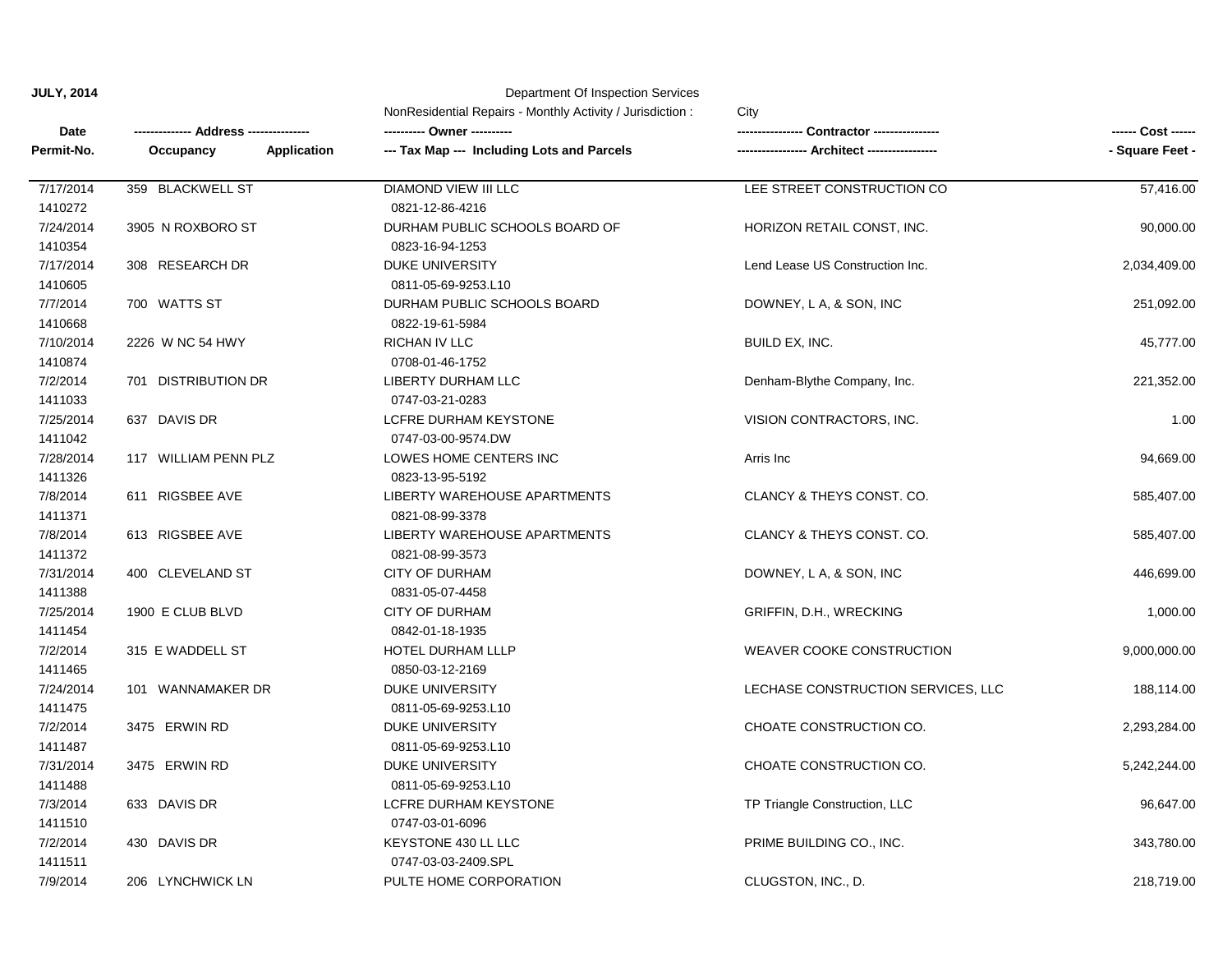|                      |                           |                    | NonResidential Repairs - Monthly Activity / Jurisdiction:<br>City |                                       |                 |  |
|----------------------|---------------------------|--------------------|-------------------------------------------------------------------|---------------------------------------|-----------------|--|
| Date                 | <b>Address ----------</b> |                    |                                                                   | Contractor ----------------           |                 |  |
| Permit-No.           | Occupancy                 | <b>Application</b> | --- Tax Map --- Including Lots and Parcels                        | ---- Architect ------------           | - Square Feet - |  |
| 1411547              |                           |                    | 0769-03-40-4887.DW                                                |                                       |                 |  |
| 7/10/2014<br>1411574 | 2703 HOLLOWAY ST          |                    | TRUE LIFE WORSHIP MINISTRIES<br>0841-14-34-8925                   | ABSOLUTE CONSTRUCTION GROUP, LLC.     | 67,984.00       |  |
| 7/15/2014<br>1411576 | 4307 EMPEROR BLVD         |                    | <b>GAVI YORKSHIRE PLACE IC SUB</b><br>0747-04-63-6105             | CLANCY & THEYS CONST. CO.             | 254,383.00      |  |
| 7/7/2014<br>1411587  | 4611 UNIVERSITY DR        |                    | <b>GRA ASSOCIATES LIMITED LLC</b><br>0810-17-02-6549              | BALFOUR BEATTY CONSTRUCTION-DURHAM    | 4,023,885.00    |  |
| 7/11/2014<br>1411613 | 4215 UNIVERSITY DR        |                    | PARKWAY PLAZA UY LLC<br>0810-14-25-2315                           | OMEGA CONSTRUCTION, INC               | 1,301,648.00    |  |
| 7/9/2014<br>1411640  | 2501 UNIVERSITY DR        |                    | ROCKWOOD CENTER LLC<br>0820-06-29-6524                            | HAWTHORNE-JOHNSON, NICHOLAS L.        | 50,000.00       |  |
| 7/3/2014<br>1411655  | 3643 N ROXBORO ST         |                    | <b>COUNTY OF DURHAM</b><br>0823-17-82-9096                        | WILSON, C.T., CONST. CO.              | 36,789.00       |  |
| 7/21/2014<br>1411656 | 705 NINTH ST              |                    | CPGPI REGENCY ERWIN LLC<br>0822-18-21-9725                        | <b>GURKIN CONSTRUCTION GROUP</b>      | 59,403.00       |  |
| 7/8/2014<br>1411657  | 230 LEIGH FARM RD         |                    | NR PALLADIAN PROPERTY OWNER<br>0708-02-48-9944                    | CLUGSTON, INC., D.                    | 1.00            |  |
| 7/23/2014<br>1411661 | 104 RESIDENCE INN BLVD    |                    | CHICK-FIL-A INC<br>0738-03-03-2696                                | U.S. GENERAL CONSTRUCTION, INC.       | 406,843.00      |  |
| 7/2/2014<br>1411686  | 8 SEARLE CENTER DR        |                    | <b>DUKE UNIVERSITY</b><br>0811-05-69-9253.L10                     | BALFOUR BEATTY CONSTRUCTION-DURHAM    | 311,198.00      |  |
| 7/9/2014<br>1411687  | 3727 FAYETTEVILLE ST      |                    | DURHAM PUBLIC SCHOOLS<br>0820-20-82-3902                          | <b>RIGGS-HARROD BUILDERS</b>          | 79,643.00       |  |
| 7/29/2014<br>1411689 | 1720 GUESS RD             |                    | THE SHOPS AT NORTHGATE LLC<br>0822-11-56-5462                     | Hayes, Jr. Construction, Inc., Hoyt   | 900,000.00      |  |
| 7/2/2014<br>1411690  | 703 NINTH ST              |                    | CPGPI REGENCY ERWIN LLC<br>0822-18-21-9725                        | BIKAS BUILDING OF NC, LLC             | 21,562.00       |  |
| 7/2/2014<br>1411709  | 359 BLACKWELL ST          |                    | <b>DIAMOND VIEW III LLC</b><br>0821-12-86-4216                    | <b>GATEWAY BUILDING COMPANY</b>       | 235,000.00      |  |
| 7/24/2014<br>1411717 | 324 PARK KNOLL DR         |                    | LIBERTY DURHAM LLC<br>0747-03-22-0570                             | <b>MV Commercial Construction LLC</b> | 65,640.00       |  |
| 7/17/2014<br>1411720 | 315 E CHAPEL HILL ST      |                    | HOTEL DURHAM LLLP<br>0821-08-97-2898                              | WEAVER COOKE CONSTRUCTION             | 4,999.00        |  |
| 7/8/2014<br>1411721  | 406 CHAPEL DR             |                    | <b>DUKE UNIVERSITY</b><br>0811-05-69-9253.L10                     | SKANSKA USA BUILDING, INC.            | 3,800,000.00    |  |
| 7/11/2014<br>1411722 | 5007 SOUTHPARK DR         |                    | MORAY PROPERTIES OF CENTRAL<br>0718-02-67-9084.037                | TRIANGLE ENTERPRISES, LLC             | 61,000.00       |  |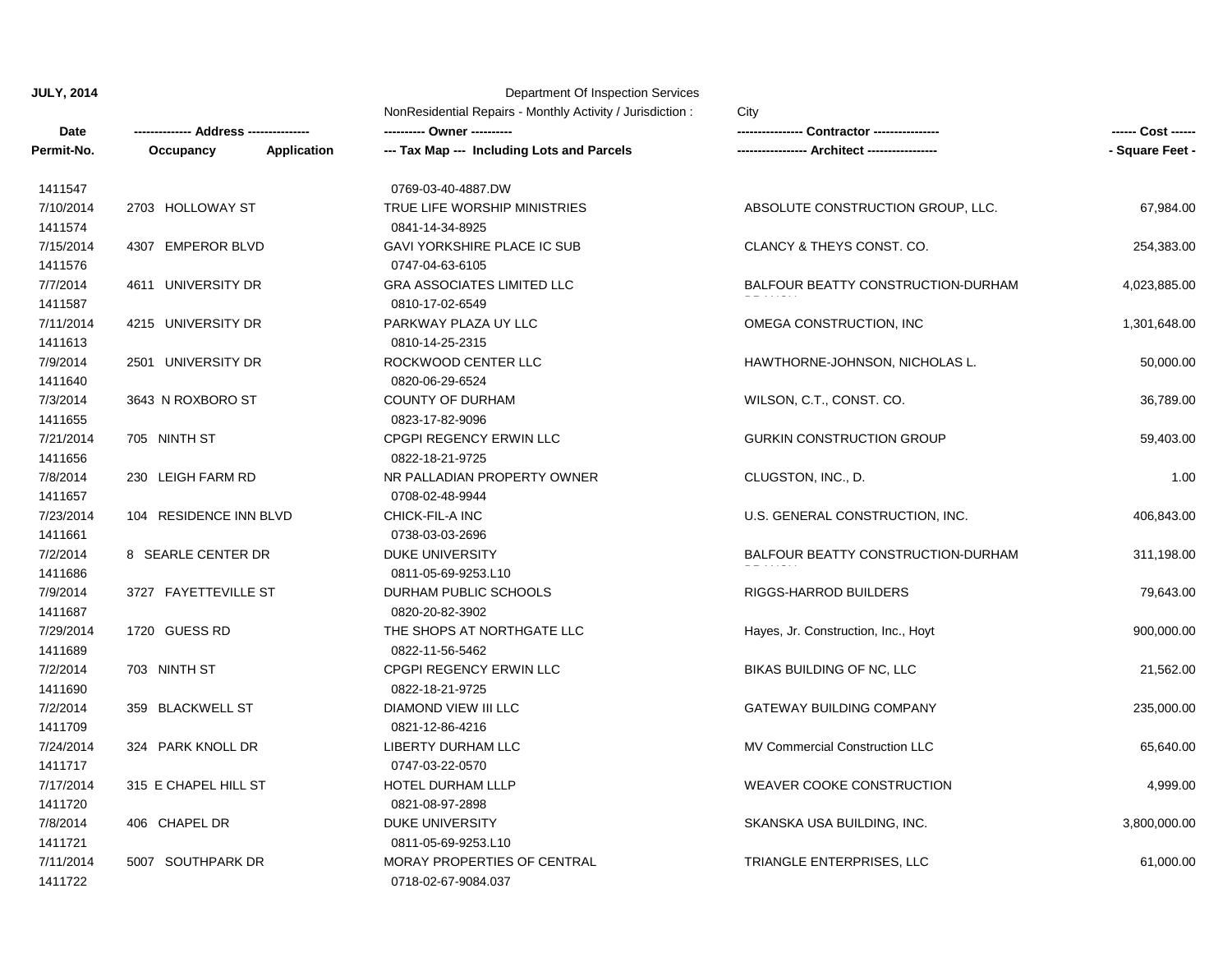| Date                 | Address -----                |                    | NonResidential Repairs - Monthly Activity / Jurisdiction: | City                                  |                 |
|----------------------|------------------------------|--------------------|-----------------------------------------------------------|---------------------------------------|-----------------|
|                      |                              |                    |                                                           | <b>Contractor ---------</b>           |                 |
| Permit-No.           | Occupancy                    | <b>Application</b> | --- Tax Map --- Including Lots and Parcels                |                                       | - Square Feet - |
| 7/25/2014<br>1411744 | 6330 QUADRANGLE DR           |                    | PROPERTY RESERVE INC<br>0708-02-65-7938                   | TP Triangle Construction, LLC         | 77,751.00       |
| 7/28/2014<br>1411756 | 8200 RENAISSANCE PKY         |                    | MIDLAND SOUTHPOINT DEVELOPMENT<br>0718-03-33-8993         | Kodiak Constructors, Inc.             | 232,021.00      |
| 7/2/2014<br>1411758  | 3211 SHANNON RD              |                    | DOF IV SOUTHCOURT LLC<br>0810-10-36-4058                  | MCKENNA CONST, CO. INC.               | 44,304.00       |
| 7/2/2014<br>1411786  | 4400 SILICON DR              |                    | <b>CREE INC</b><br>0748-04-63-9332                        | CREE, INC.                            | 1,221,000.00    |
| 7/31/2014<br>1411798 | 909 LIBERTY ST               |                    | SALVATION ARMY THE<br>0831-10-36-9401                     | <b>CENTIMARK CORPORATION</b>          | 114,993.00      |
| 7/22/2014<br>1411821 | 353 W MAIN ST                |                    | DURHAM SNOW B LIMITED<br>0821-08-87-3711.001              | LEE STREET CONSTRUCTION CO            | 216,391.00      |
| 7/3/2014<br>1411865  | 2919 FAYETTEVILLE ST         |                    | AMAC PROPERTY LLC<br>0820-12-75-7724                      | Colos Orellano                        | 150.00          |
| 7/21/2014<br>1411867 | 637 DAVIS DR                 |                    | LCFRE DURHAM KEYSTONE<br>0747-03-00-9574.DW               | VISION CONTRACTORS, INC.              | 244,303.00      |
| 7/1/2014<br>1411869  | 1933 W CORNWALLIS RD         |                    | JUDEA REFORM CONGREGATION INC<br>0811-18-31-1276          | TRIANGLE ROOFING SERVICES, INC.       | 280,097.00      |
| 7/23/2014<br>1411913 | 4020 STIRRUP CREEK DR        |                    | HANOVER ACQUISITION 5 LLC<br>0748-02-58-6552              | BPG MANAGEMENT CO-NC, LLC             | 155,675.00      |
| 7/10/2014<br>1411917 | 311 RESEARCH DR              |                    | <b>DUKE UNIVERSITY</b><br>0811-05-69-9253.L10             | ALTERNATIVE ROOFING SOLUTIONS, INC.   | 324,657.00      |
| 7/18/2014<br>1411925 | 202 W NC 54 HWY              |                    | T & M DURHAM DEVELOPMENT<br>0718-02-87-8062               | MP CONTRACTING & CONSULTING, LLC      | 52,331.03       |
| 7/9/2014<br>1411942  | 704 FIFTEENTH ST             |                    | <b>CRESCENT MAIN STREET VENTURE</b><br>0822-17-12-1097    | EDGEWATER POOLS, LLC                  | 81,500.00       |
| 7/11/2014<br>1411957 | 40 DUKE MEDICINE CIR         |                    | <b>DUKE UNIVERSITY</b><br>0811-05-69-9253.L10             | DUKE UNIVERSITY HEALTH SYSTEM, INC.   | 139,418.00      |
| 7/22/2014<br>1411961 | 7806 NC 751 HWY              |                    | <b>WESTPOINT AT 751 OWNERS</b><br>0718-03-13-7233         | Montgomery Development Carolina Corp. | 40,000.00       |
| 7/23/2014<br>1411962 | 1210 EXCHANGE PL             |                    | HHHUNT MERIDIAN DURHAM LLC<br>0728-02-75-8949             | Brinley's Grading Service, Inc.       | 28,000.00       |
| 7/23/2014<br>1411963 | 1244 EXCHANGE PL             |                    | HHHUNT MERIDIAN DURHAM LLC<br>0728-02-75-8949             | Brinley's Grading Service, Inc.       | 83,874.50       |
| 7/11/2014<br>1411983 | 621 BROAD ST                 |                    | WRI SOUTHERN INDUSTRIAL<br>0822-18-31-5427                | <b>BAKER ROOFING COMPANY</b>          | 220,552.00      |
| 7/8/2014             | 3724 DURHAM CHAPEL HILL BLVD |                    | <b>GHD ASSOCIATES</b>                                     | Mike Ellington's Grading & Paving     | 1,000.00        |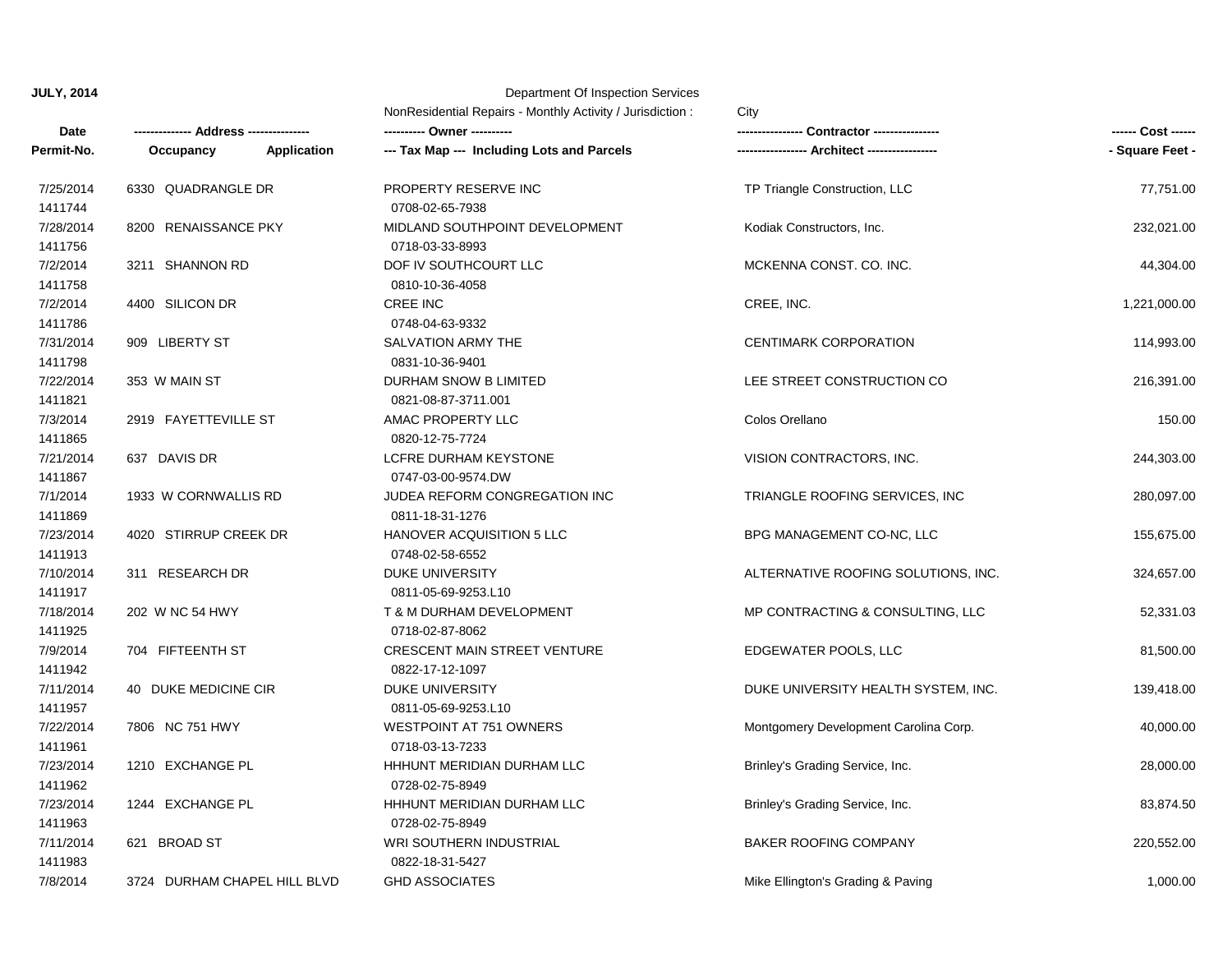|             |                                  | NonResidential Repairs - Monthly Activity / Jurisdiction : | City                                                     |                 |
|-------------|----------------------------------|------------------------------------------------------------|----------------------------------------------------------|-----------------|
| <b>Date</b> | ---- Address ---------           |                                                            | Contractor -----------                                   |                 |
| Permit-No.  | Occupancy<br><b>Application</b>  | --- Tax Map --- Including Lots and Parcels                 |                                                          | - Square Feet - |
| 1411989     |                                  | 0810-06-48-1648                                            |                                                          |                 |
| 7/14/2014   | 3643 N ROXBORO ST                | <b>COUNTY OF DURHAM</b>                                    | WILSON, C.T., CONST. CO.                                 | 158,037.00      |
| 1411993     |                                  | 0823-17-82-9096                                            |                                                          |                 |
| 7/15/2014   | 326 TOWERVIEW DR                 | <b>DUKE UNIVERSITY</b>                                     | DOWNEY, L A, & SON, INC                                  | 50,350.00       |
| 1412011     |                                  | 0811-05-69-9253.L10                                        |                                                          |                 |
| 7/29/2014   | 3500 N ROXBORO ST                | TROSA COMMERCIAL INC                                       | Triangle Residential Options for Substance Abusers, Inc. | 75,000.00       |
| 1412023     |                                  | 0833-17-12-3953                                            |                                                          |                 |
| 7/17/2014   | 4505 EMPEROR BLVD                | NOTTINGHAM HALL IC LLC                                     | VISION CONTRACTORS, INC.                                 | 37,059.00       |
| 1412025     |                                  | 0747-04-73-1581                                            |                                                          |                 |
| 7/15/2014   | 306 TOWERVIEW DR                 | <b>DUKE UNIVERSITY</b>                                     | LECHASE CONSTRUCTION SERVICES, LLC                       | 2,500.00        |
| 1412027     |                                  | 0811-05-69-9253.L10                                        |                                                          |                 |
| 7/18/2014   | 505 W CHAPEL HILL ST             | <b>CITY OF DURHAM</b>                                      | W.L. BISHOP CONSTRUCTION CO                              | 9,575.00        |
| 1412032     |                                  | 0821-07-67-7553                                            |                                                          |                 |
| 7/23/2014   | 4215 UNIVERSITY DR               | PARKWAY PLAZA UY LLC                                       | OMEGA CONSTRUCTION, INC                                  | 914,436.00      |
| 1412046     |                                  | 0810-14-25-2315                                            |                                                          |                 |
| 7/31/2014   | 124 E MAIN ST                    | PRICE DEVELOPMENT LLC                                      | INCLINE CONST., INC.                                     | 307,069.00      |
| 1412051     |                                  | 0821-12-96-6817.000                                        |                                                          |                 |
| 7/10/2014   | 2919 FAYETTEVILLE ST             | AMAC PROPERTY LLC                                          | <b>RIGGS-HARROD BUILDERS</b>                             | 29,000.00       |
| 1412061     |                                  | 0820-12-75-7724                                            |                                                          |                 |
| 7/18/2014   | 306 TOWERVIEW DR                 | <b>DUKE UNIVERSITY</b>                                     | LECHASE CONSTRUCTION SERVICES, LLC                       | 189,974.00      |
| 1412067     |                                  | 0811-05-69-9253.L10                                        |                                                          |                 |
| 7/31/2014   | 1520 COOPER ST                   | DURHAM PUBLIC SCHOOLS BOARD                                | PGA Construction, Inc.                                   | 11,950.00       |
| 1412072     |                                  | 0830-06-48-3291                                            |                                                          |                 |
| 7/31/2014   | 1505 BROAD ST                    | <b>BROAD GUESS LLC</b>                                     | Dave's Construction Service, Inc.                        | 247,774.00      |
| 1412092     |                                  | 0822-06-37-9617                                            |                                                          |                 |
| 7/21/2014   | 201 E MAIN ST                    | SELF-HELP VENTURES FUND                                    | Durham County General Services                           | 500.00          |
| 1412095     |                                  | 0821-09-96-9856                                            |                                                          |                 |
| 7/18/2014   | 444 S MARTIN LUTHER KING JR PKWY | <b>TSRS LLC</b>                                            | <b>Russell Shores</b>                                    | 64,001.00       |
| 1412099     |                                  | 0821-07-59-1687                                            |                                                          |                 |
| 7/15/2014   | 4823 MEADOW DR                   | <b>TWD PROPERTIES LLC</b>                                  | <b>BAMBINOS PLAYSCHOOL</b>                               | 0.00            |
| 1412102     |                                  | 0738-03-11-2728                                            |                                                          |                 |
| 7/18/2014   | 2320 PRESIDENTIAL DR             | RALEIGH PORTFOLIO NW LLC                                   | GOLDEN SANDS GENERAL CONTRACTORS, INC.                   | 5,500.00        |
| 1412111     |                                  | 0749-04-62-5530                                            |                                                          |                 |
| 7/24/2014   | 140 SCIENCE DR                   | DUKE UNIVERSITY                                            | LECHASE CONSTRUCTION SERVICES, LLC                       | 180,514.00      |
| 1412120     |                                  | 0811-05-69-9253.L10                                        |                                                          |                 |
| 7/30/2014   | 260 LEIGH FARM RD                | NR PALLADIAN PROPERTY OWNER                                | NWR Construction, LLC                                    | 5,000.00        |
| 1412122     |                                  | 0708-02-59-2248                                            |                                                          |                 |